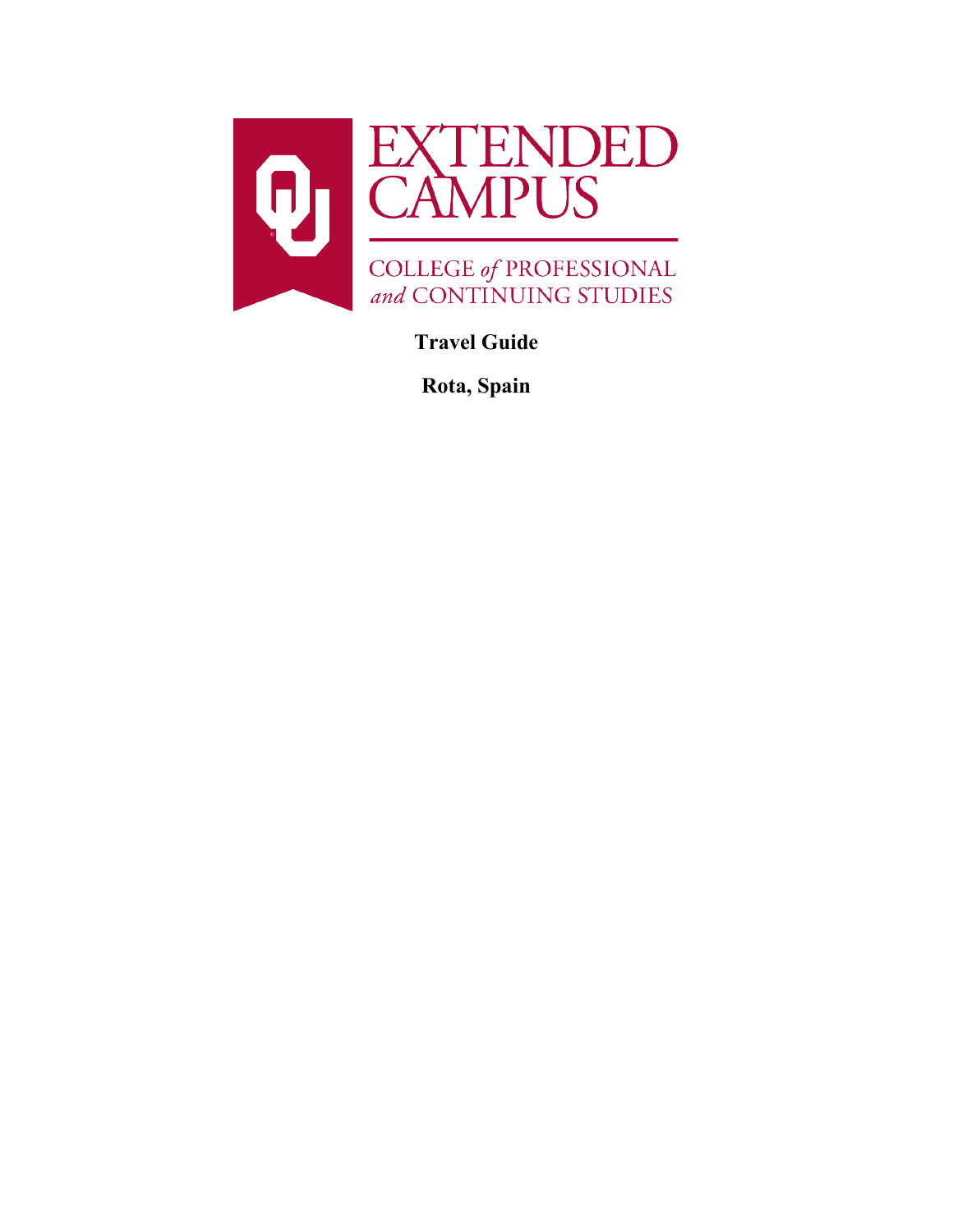# **Table of Contents**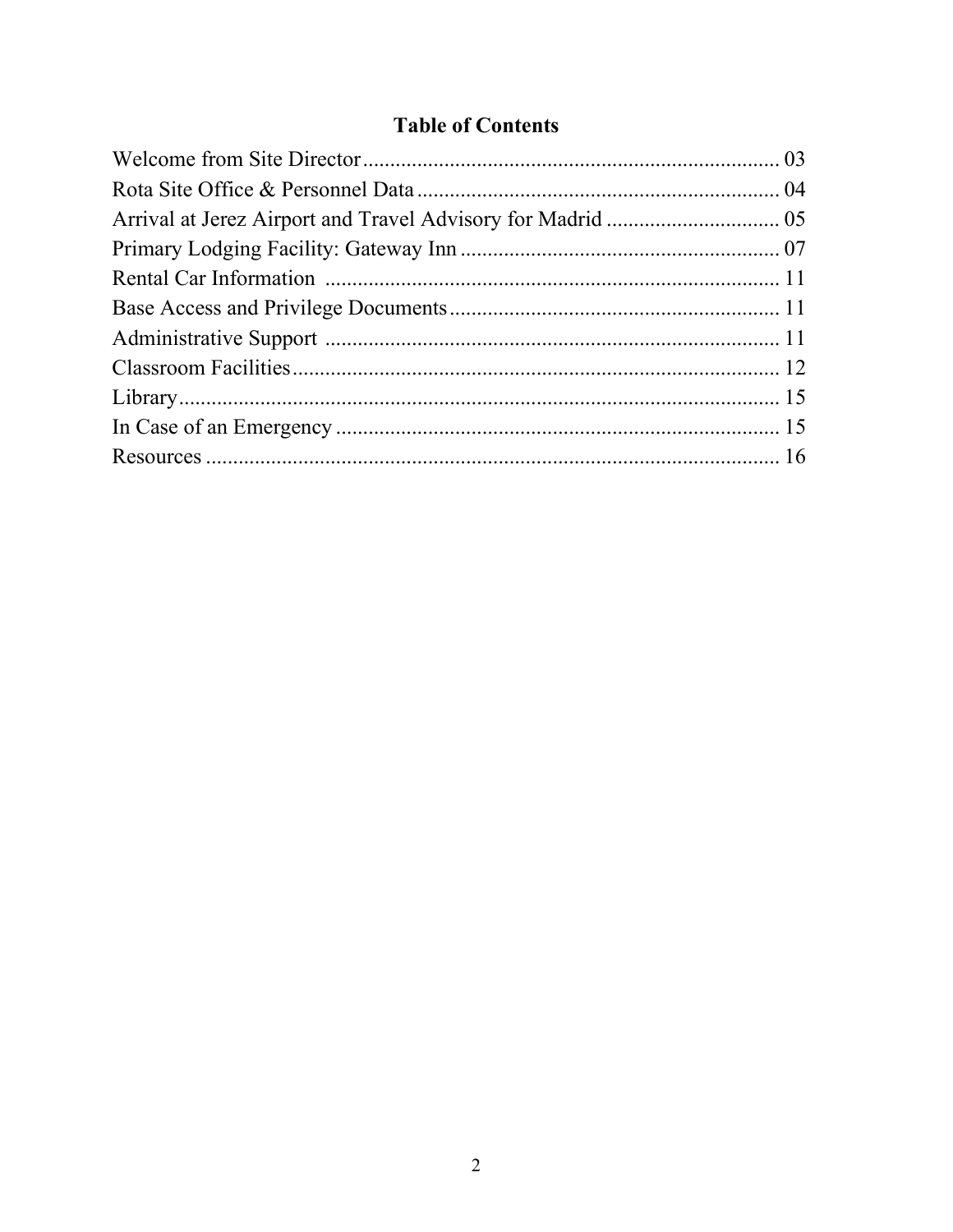## **Welcome Letter**

PSC 819, Box 56 • FPO AE 09645 • Phone 011 34 956 82 2799 • [aprota@ou.edu](mailto:aprota@ou.edu)

Dear Professor:

We are excited for your arrival in Rota, Spain. You can look forward to great weather, lots of sun, and a friendly local culture. You will be staying very close to some of the finest beaches in Spain and almost everything is within walking distance.

Please take the time to read through this travel guide to familiarize yourself with the area. Feel free to ask any questions or let me know if you need assistance. I will do my best to ensure that your short stay in Rota is as pleasant as possible.

I know that the students here in Rota are excited to get started and learn from your experience and what this course has to offer for their personal growth, development, and success in the Human Relations program.

Very Respectfully,

Fred Cookerly

Site Director Rota, Spain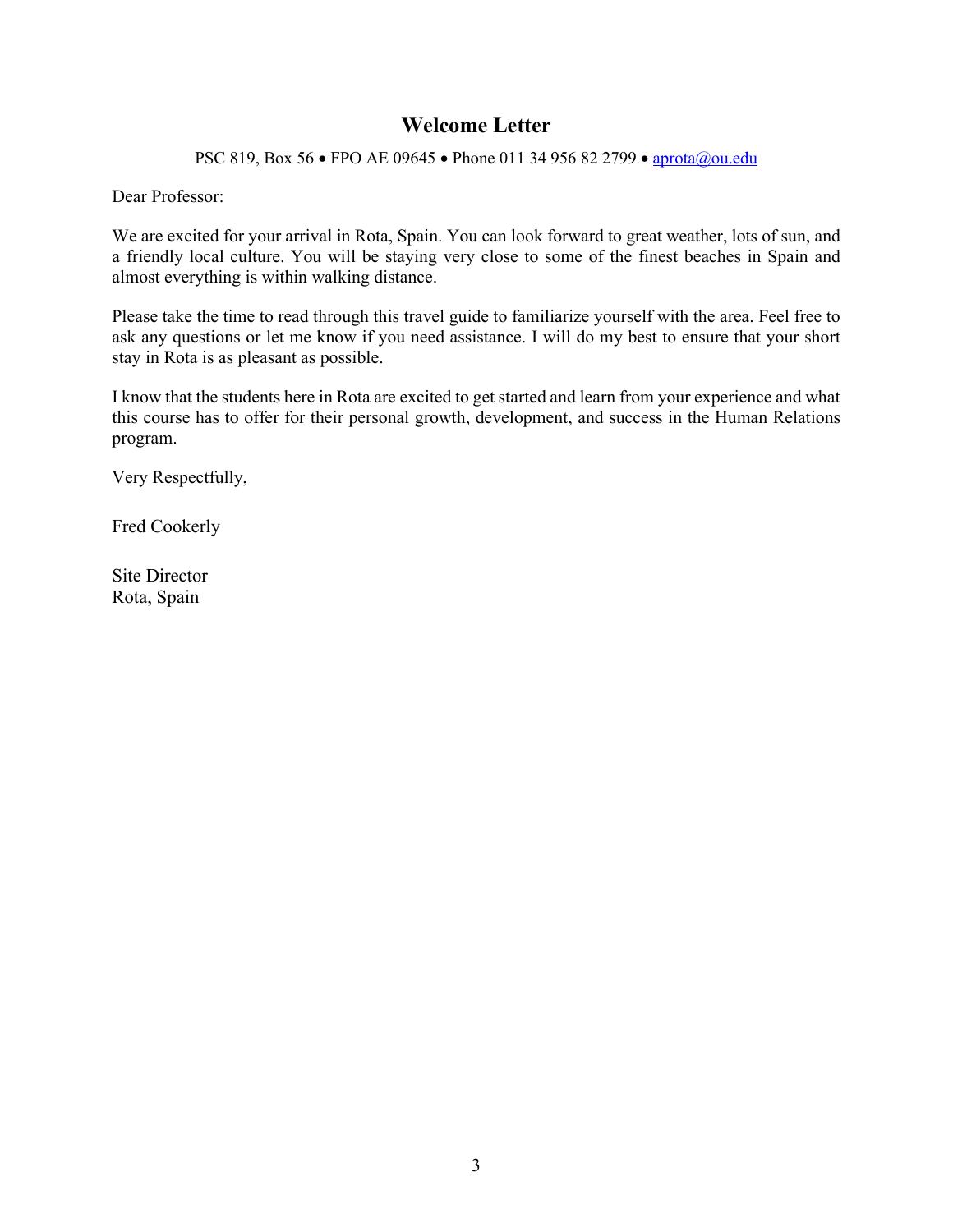### **Rota Site Office and Personnel Data**

### **Civilian Address**

The University of Oklahoma Navy Campus Apartado 33 Base Naval Rota, Cadiz 11000

### **APO Address (US Domestic Mail)**

The University of Oklahoma PSC 819, Box 56 FPO, AE 09645

### **Office Phone Numbers**

- From United States: 011-34-956-82-2799
- From Europe: 00-34-956-82-2799
- Within Spain/Rota: 956-82-2799
- From a military/DSN phone (throughout Europe): 727-2799

### **Email**

Fred Cookerly fred.s.cookerly-1@ou.edu Rota Office **aprota@ou.edu** 

### **Fax**

| Civilian:     | 011-34-956-82-2994 |
|---------------|--------------------|
| Military/DSN: | 727-2994           |

### **Site Director Phone**

Home phone:

- From United States: 011-34-643-399-358
- From Europe: 00-34-643-399-358
- Within Spain: 643-399-358

Cell phone (for emergency use only): 643-399-358

### **OU Office Hours**

Monday-Thursday: 0900-1530 (9:00 am-3:30 pm) Friday, US federal holidays: Closed

### **Education Services Officer (ESO)**

Faye Messick Civilian phone: 956-82-2798 Military/DSN phone: 727-2798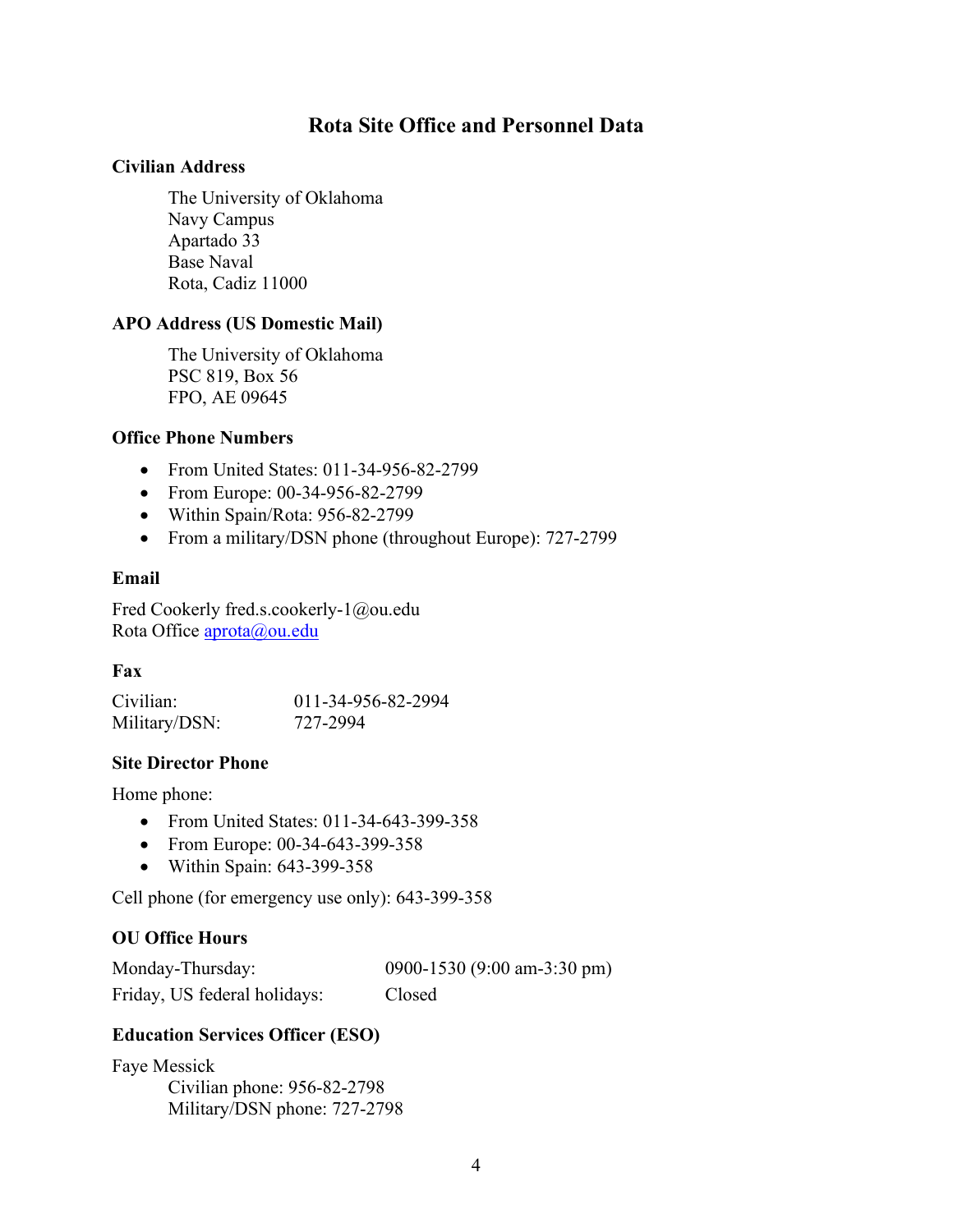#### **Advanced Programs Site Coordinator**

Chad Manos

Phone: (405) 325-1959 Fax: (405) 325-5709

### **European Contract Support Office**

#### **Mailing Address**

The University of Oklahoma ATTN: (enter name) CMR 469, General Delivery APO, AE 09227

#### **Street Address**

The University of Oklahoma Mannheimer Strasse 132 67657 Kaiserslautern, Germany

#### **Contract Support Office Contacts:**

Dr. Peggy Lerner, Director: [apeudirector@ou.edu](mailto:apeudirector@ou.edu) Home phone: Included in travel documents Jessica Smith, Assistant Director: [apeuprograms@ou.edu](mailto:apeuprograms@ou.edu) Office Phone (from United States) 011-49-631-7500-7415 Office Fax (49) 631-7500-7416

### **Arrivals and Departures**

#### **Arrival at Jerez Airport**

#### **Disembarkation**

All patrons must walk to the terminal when the plane taxis on the runway. Free baggage carts are available.

#### **Passport Control**

Passport control is undertaken in Madrid

#### **Baggage Claim**

Baggage claim is just inside the terminal as you enter after disembarking. If you have a checked bag it may not be on the same belt as the rest of your flight. Bags coming from the U.S. that have not cleared customs are generally on a different belt.

#### **Customs Clearance**

You will normally clear customs in Madrid.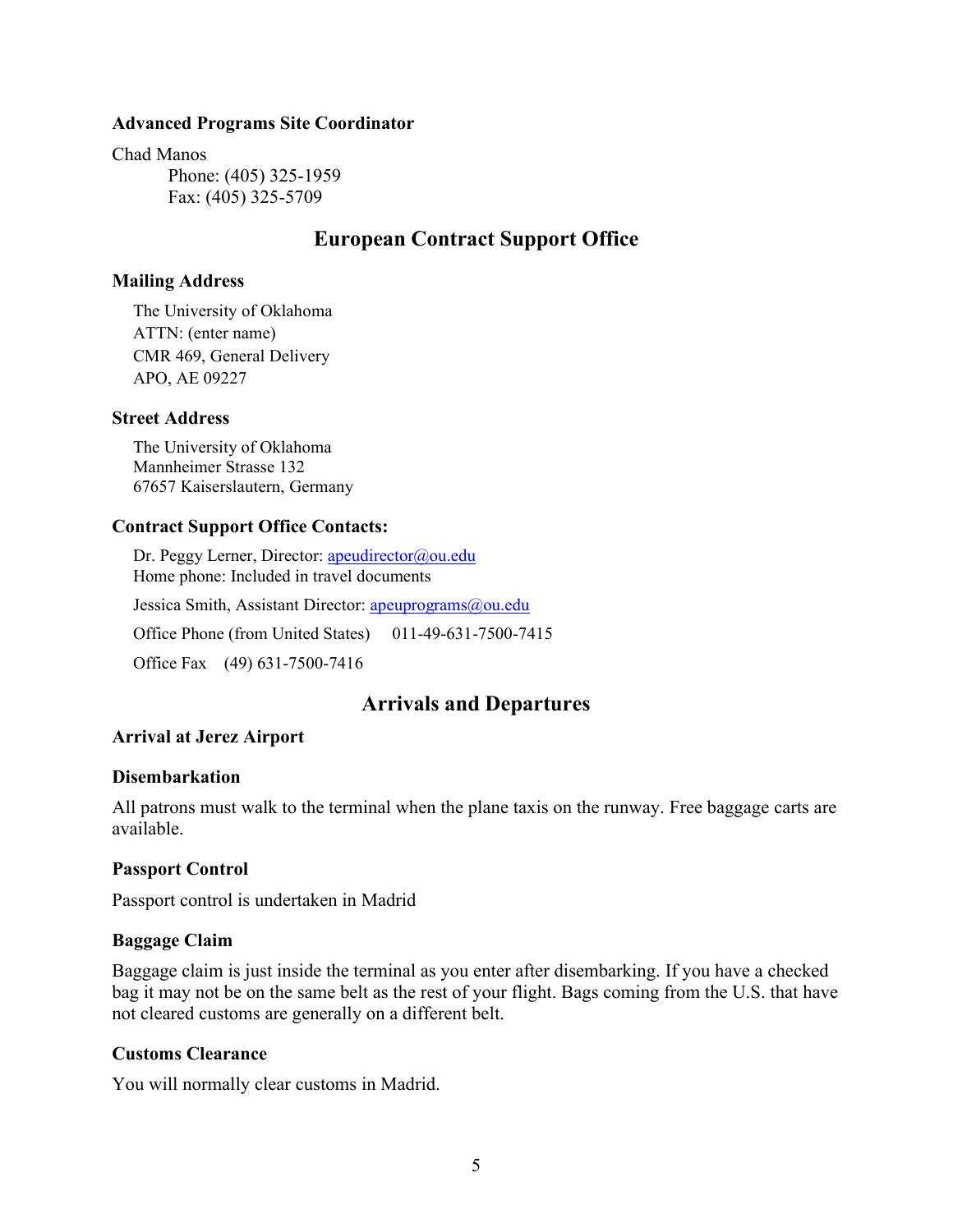### **Being Met at the Airport**

You will exit the baggage claim area through the sliding doors into the arrival hall. In the unlikely event that you and the Site Director, who is meeting you, miss each other, listen to hear if you are paged and/or go to the information booth in the lobby right through the sliding doors. The Site Director will be waiting just outside the baggage claim area, and will provide transportation to your hotel, then onto base for rental car pickup.

### **To Change Money**

Exchange money in Madrid or wait until you arrive at the Naval Station in Rota. The exchange rate is typically better at ATM machines.

### **Departure from Jerez Airport**

### **Arrival at Airport**

Most professors leave on 705 am flight from Jerez (XRY) to Madrid Barajas (MAD). If this is the case, the Site Director will pick up the professor at their hotel and transport to the Airport. Plan on pickup 2.5 hours before scheduled departure for travel and customs clearance. If Site director is unavailable, taxi should be scheduled for about 0430, the number is 956 82 2929 or ask at front desk. Taxi costs approximately 50 Euros and the drive is approximately one half hour. The Jerez airport does not open its doors until 0500 so there is no reason to arrive earlier; this allows time for customs clearance for check-through passengers.

### **Check-In**

Information boards posted in the departure hall indicate the counter numbers for each airline. US carriers conduct a security interview with each passenger before taking luggage and issuing a boarding card. Have your ticket and passport ready. The most common airline is Iberia for international travel.

Please be advised of the new regulations for carry-on luggage and liquids in Europe. Check the Department of State website http://travel.state.gov for up to date regulations and restrictions.

#### **Passport Control**

Follow the signs to the Departure Gate noted on your boarding card. If you check in before a gate is assigned, refer to the departure boards in the Departure Hall. Unless you are traveling to another destination in Spain, you will go through passport control.

#### **Security**

You will go through a security control area. Place all of your belongings on the conveyor belt for the X-ray. A security agent will use a metal detector and hand search. Notify the agent if you have a heart pace maker.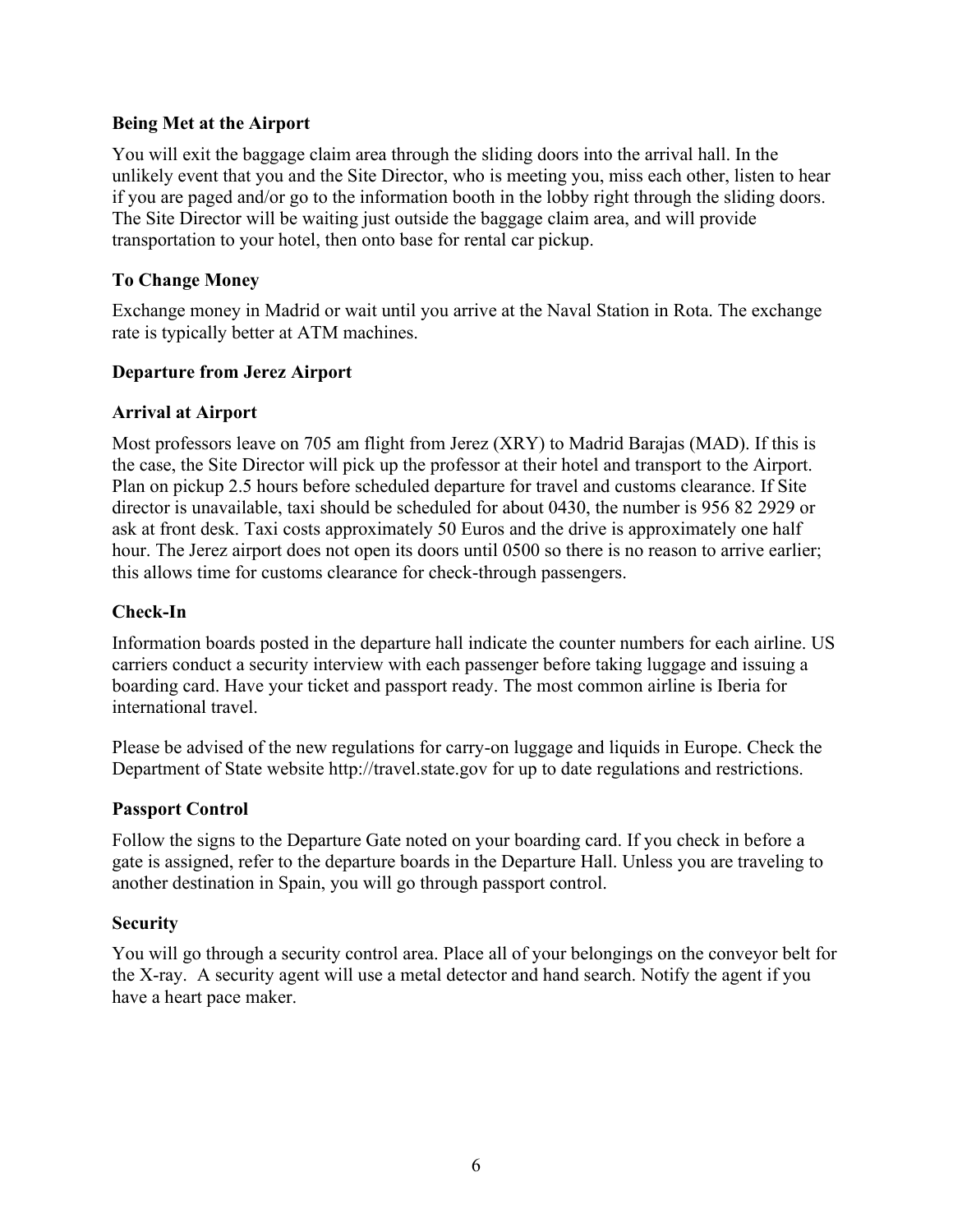### **Boarding**

Arrive at the gate 1 hour or more before your flight's departure time. Have your boarding card ready. For some flights, you will board directly onto the plane; for others, you will take a bus to the plane.

### **Special Note for Traveling through Madrid**

Madrid Barajas Airport does not use the public announcement system for departure announcements or gate changes. Typically, gate assignments are not posted until 30 minutes prior to boarding time. You should be prepared to wait in a common area where you can see the departure board so that when posted, you have the maximum time to get to your gate. Flights typically are not held for late arrivals, so it will be your responsibility to go to the Iberia counter to re-schedule for a later flight if you miss your connection. If you have missed your connection, please call the Site Director at 643-399-358 (from within Spain), or 0034-643-399- 358 from outside Spain to arrange later transportation.

# **Lodging**

On-base lodging is not available for visiting faculty at Rota NAS, Spain. All lodging arrangements must be made with local hotels. The Rota Site Director will take care of these arrangements for faculty. Please contact the Rota Site Director with any questions or special needs.

### **Primary Lodging: Aparthotel La Espadaña Rota**

### **Mailing Address**

Av. de la Diputacion, 150 11520 Rota, Cádiz (España)

### **Phone**

- From United States: 011 +34 956-84-6103
- From Europe: 0034 956-84-6103
- From Spain: 956-84-6103

### **Check-in Time**

Anytime

### **Late Arrival Possible**

Yes

### **Check-out Time**

Anytime

### **Typical Room Assignment/Cost per Night**

Single/Double/Suite/Efficiency: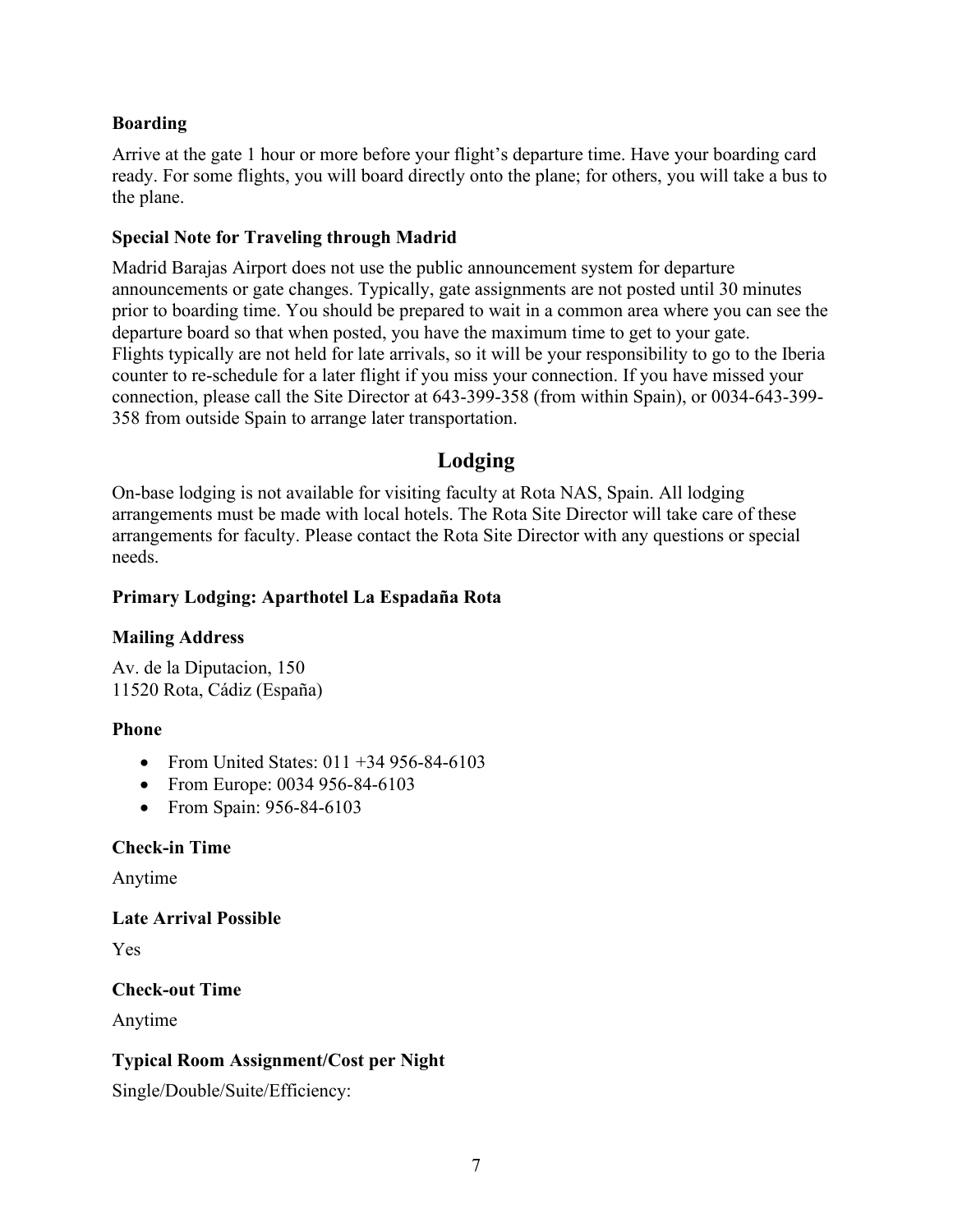- 1 January- 30 June 85 euro/day (Breakfast Included)
- 1 July- 31 August 120 euros/day (Breakfast Included) \*High Season
- 1 September- 31 December 85 euros/day (Breakfast Included)

### **Modes of Payment**

- U.S. cash
- U.S. Traveler's Checks
- U.S. personal checks
- Euro cash

### **Bed**

Queen-sized bed and sofa bed

### **Amenities in Typical Room Assignment**

- Air conditioning
- Alarm clock
- Coffee maker with coffee
- Desk/chair
- Hair dryer
- Iron and ironing board
- Mini-fridge
- Microwave
- Radio
- Telephone
- TV with AFN and/or CNN
- Toiletries (soap, etc)
- VCR
- Washcloth
- Kitchenette

### **Bathroom Facilities in Typical Room Assignment**

Private shower, wash basin and toilet

### **Electricity in Room**

220 volt only

### **Facilities**

• Small washing machine

### **Smoking Policy**

No smoking in apartment preferred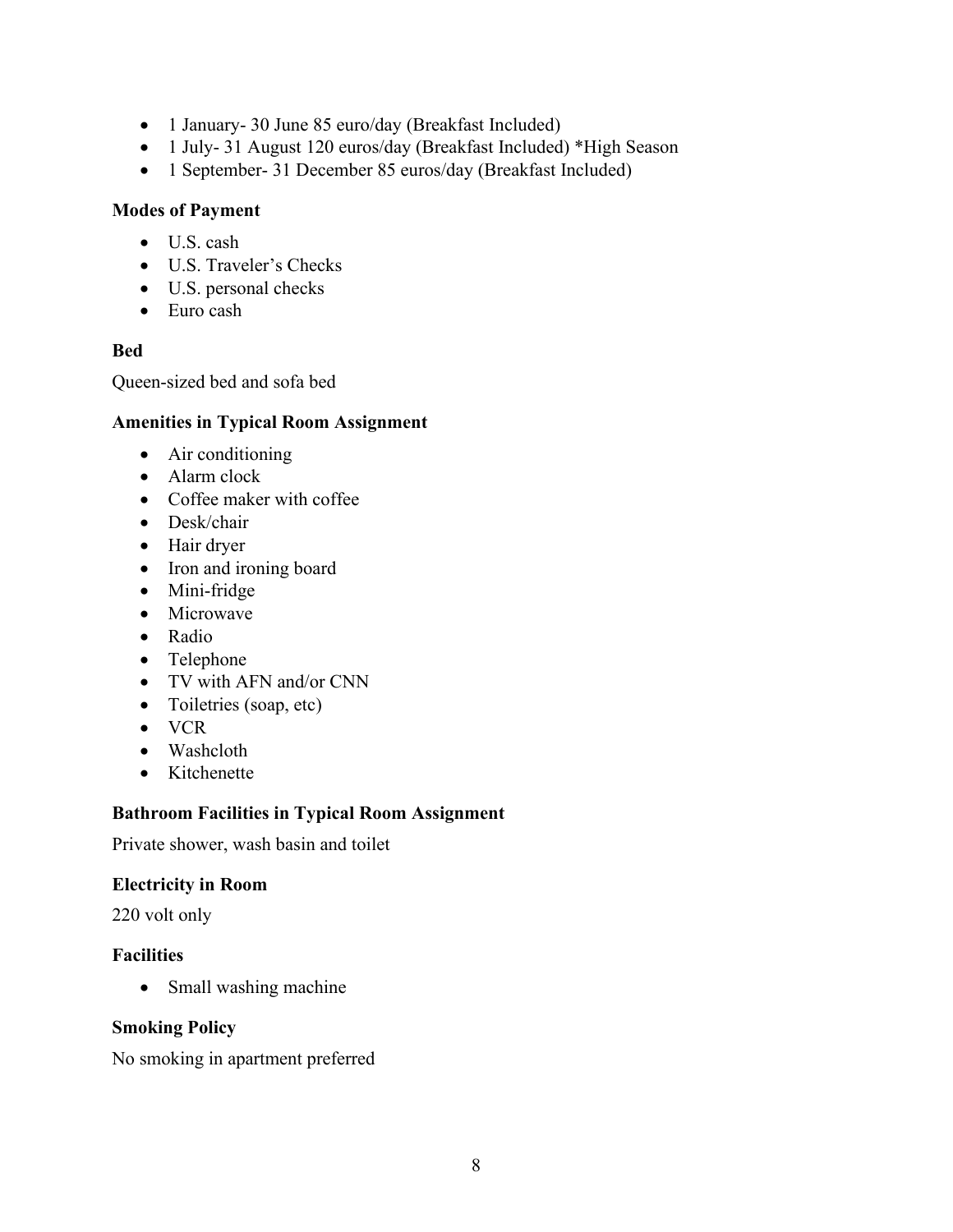### **Distances from Hotel to Base**

- By foot: 20-30 minutes
- By car: 10 minutes

### **Policies Regarding Reservations/Room Assignments**

Reservations are made by the Site Director.

### **Policies Regarding Accompanying Persons**

Apartment will accommodate up to 3 adults (2 in bedroom, 1 on sofa bed).

### **Secondary Lodging: Hotel Playa De La Luz**

#### **Mailing Address**

Avda. de la Diputación S/N 11520 Rota, Cádiz (España)

### **Phone**

- From United States:  $011 + 34956 81 0500$
- From Europe: 0034 956-81-0500
- From Spain: 956-81-0500 Fax: (34) 956 810 606

### **Check-in Time**

 $1500 - 1800 (3:00 \text{ pm} - 6:00 \text{ pm})$ 

#### **Late Arrival Possible**

Yes, but if arriving after 1800, a credit card number is required to secure the reservation.

#### **Check-in Time**

1200 (12:00 pm)

### **Typical Cost per Night**

Single/Double/Suite/Efficiency:

- Off-season: 65-75 euro/day
- High season: 75-170 euro/day

#### **Modes of Payment**

- Euro/Cash
- US Traveler's Checks
- MasterCard/Eurocard
- VISA
- American Express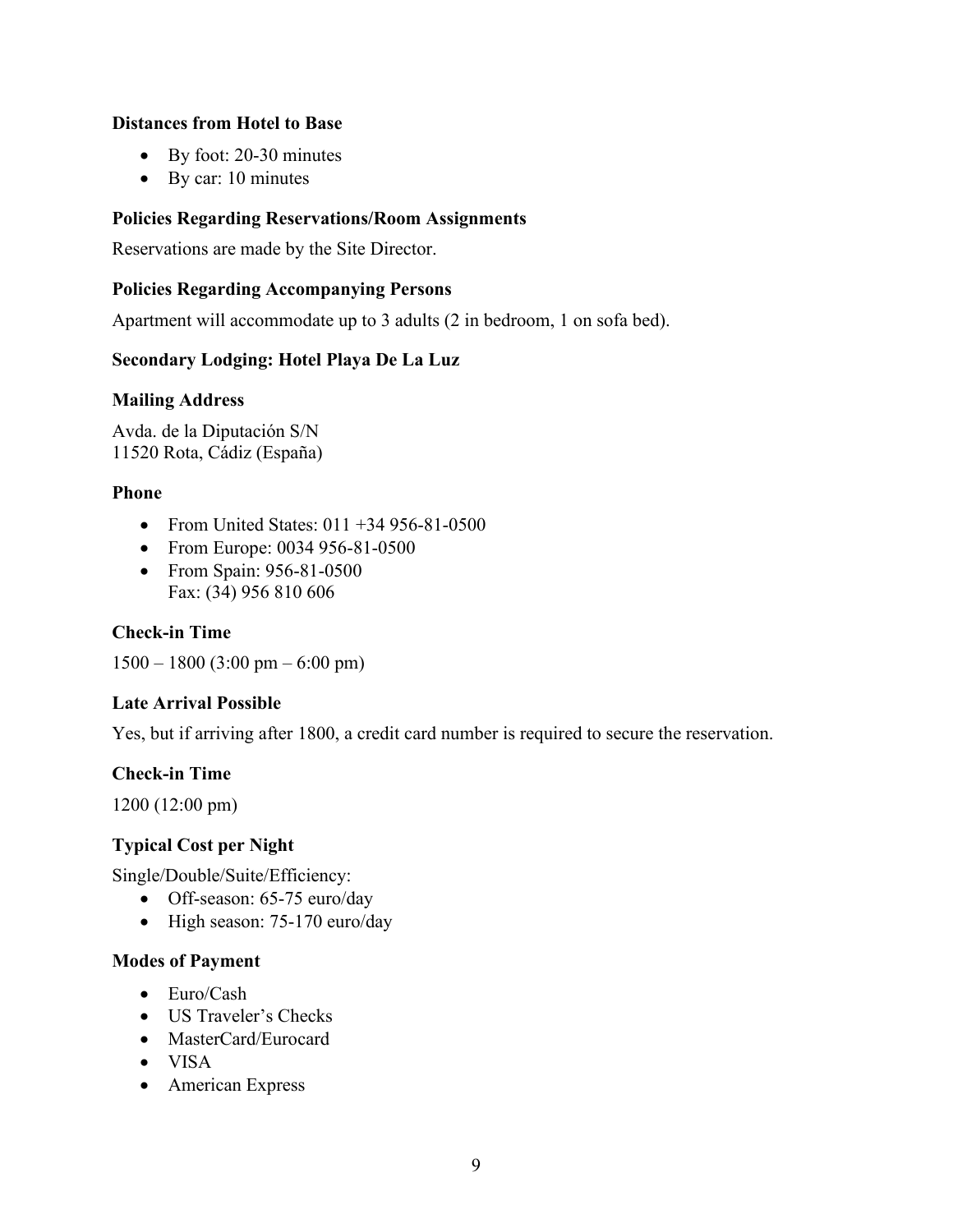### **Bed**

Single, double, queen

### **Amenities in Typical Room Assignment**

- Air conditioning
- Alarm clock
- Coffee maker with coffee
- Desk/chair
- Hair dryer
- Radio
- Telephone
- TV with European satellite access
- Washcloth/towels
- Toiletries (soap, etc)

# **Bathroom Facilities in Typical Room Assignment**

Private tub, shower, wash basin and toilet

### **Electricity in Room**

220 volts, with 110-volt socket usually available in bathroom for razor/hair dryer/etc.

### **Facilities**

- Ice machine
- Lounge/TV area
- Swimming pool
- 24 hour desk service
- Bar/restaurant

# **Smoking Policy**

Non-smoking rooms available

### **Distances from Hotel to Base:**

- By foot: 20-30 minutes
- By car: 10 minutes

### **Policies Regarding Reservations/Room Assignments**

Reservations are made by the Site Director. Room reservations and special requests should be forwarded in advance.

### **Policies Regarding Accompanying Persons**

Any additional person accompanying the faculty member must be added to the reservation at cost. Prior notification must be given for reservations, especially in the summer months.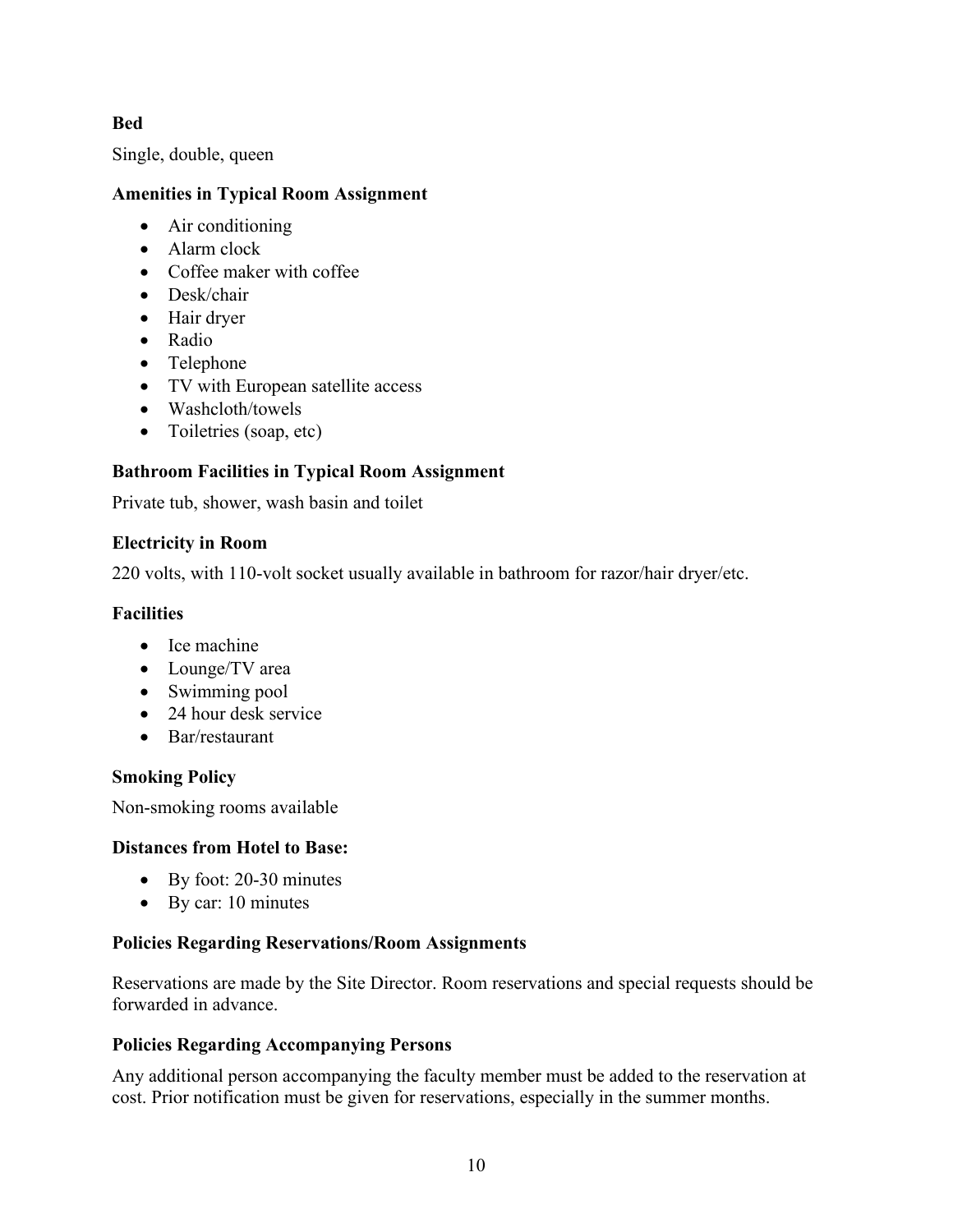# **Rental Car Information**

The Site Director will arrange for use of a rental car. Vehicles with automatic transmissions are rare in Spain. The Site Director will send an email asking rental car preferences. If you require a car with an automatic transmission, please reply as such.

Rental cars are available from the Jerez Airport. If you wish to book your own rental car, please clear this with the OU Europe Director and the Extended Campus Travel Coordinator. If approved, Macci may make reservations. In rare instances, you may be asked to make them yourself. This option is not recommended as most people do not wish to or should not drive following a possibly sleepless, transatlantic flight. However, if you chose to rent from the airport, please carefully inspect the car and mark any damage before accepting it.

Please note that professors are not authorized to purchase fuel on base/post. Fuel must be purchased locally. You are authorized to receive reimbursement for gas in conjunction with your teaching-related mileage in the area; keep your receipt.

If you choose not to drive, taxis and buses are available and relatively inexpensive.

# **Base Access and Privilege Documents**

By contract, we must have those who are here to teach go through the established procedure for access. These procedures, because of current security needs, necessarily change with or without notice to us. We appreciate your understanding that we are informing and preparing ourselves for your in-processing to the best of our ability. As well, you must be supported with privileges so that health care, legal assistance and other services can be provided in cases of emergency. We are advised to notify the travel and contract support offices, if anyone attempts to opt out of this. We are living in times of very high security concerns and we must follow these guidelines or we will not be in contract compliance.

The Site Director will arrange for your base access pass for the length of the course. Rota is a Spanish military base. Hence, the Spanish Military control access to the base. This pass, along with your passport, will give you access to the base and limited access to some facilities. Upon your arrival, we will also register the rental car with base security enabling you to drive on base.

You will not have access to the Commissary or Base Exchange. There are several local supermarkets to meet your shopping needs. You will have limited access to other facilities such as the library and base restaurants.

# **Administrative Support at Rota**

Please refer to the Advanced Programs Faculty Guide for an overview of the duties and responsibilities of OU Site Directors.

| Location              | <b>Available Services</b>            |
|-----------------------|--------------------------------------|
| OU office             | 1 laptop available to be checked out |
| Library               | Internet and computers available     |
| Hotel internet access | Available in all contracted hotels   |

### **Computer Support**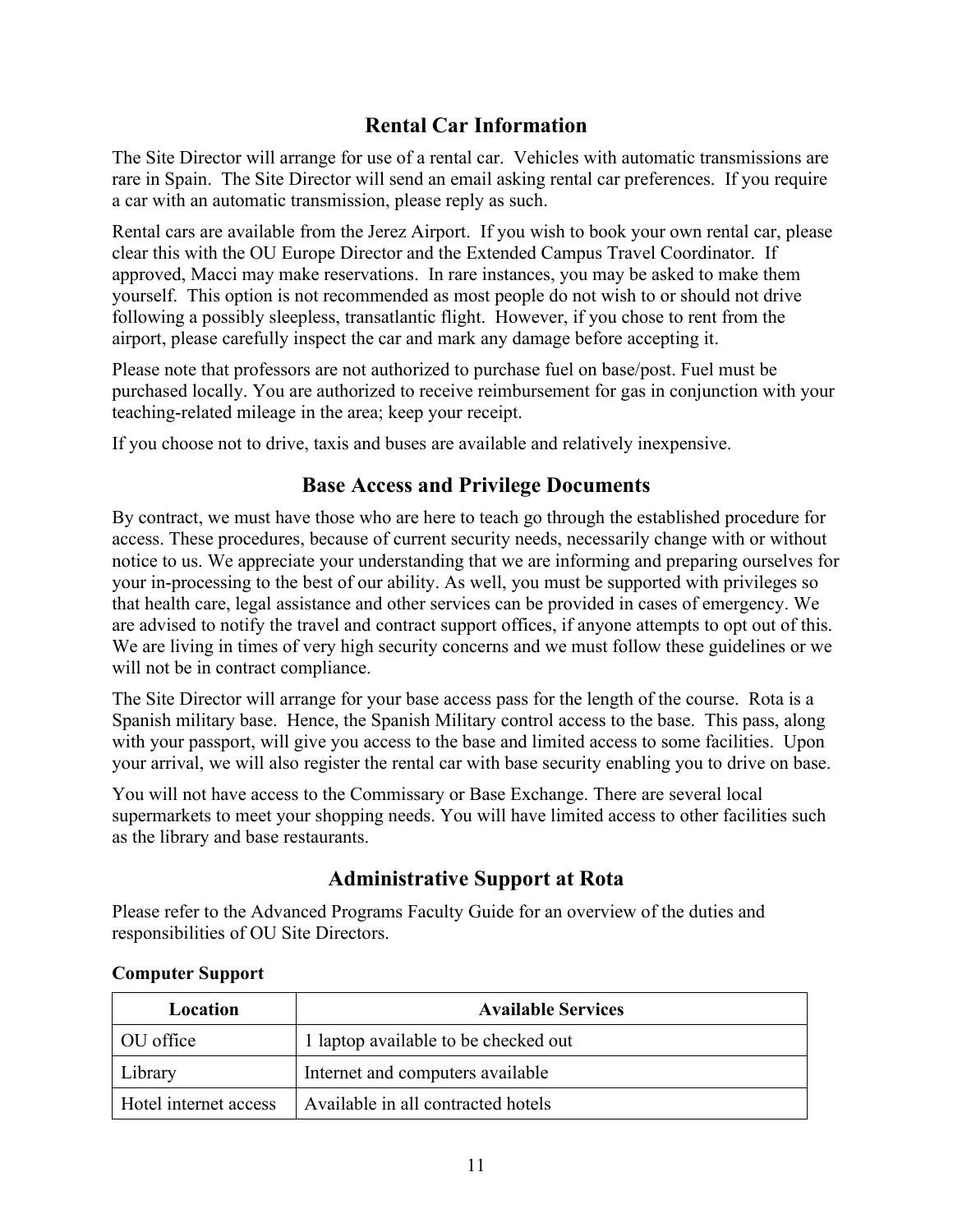#### **Audio/Visual Support**

| Equipment                   | <b>Availability</b>   |
|-----------------------------|-----------------------|
| LCD projector               | Available with notice |
| DVD/VCR player              | Available with notice |
| Television/Monitor          | Available with notice |
| $Flip$ -chart paper + stand | Available with notice |
| Projector stand             | Available with notice |

### **Materials and Supplies**

When materials and supplies are available, please return unused materials and supplies for the use of the next professor since supplies are limited.

| Equipment                                        | <b>Availability</b>                                     |
|--------------------------------------------------|---------------------------------------------------------|
| White board                                      | In classroom                                            |
| White board markers                              | Available from Site Director                            |
| Overhead pens                                    | Limited supply                                          |
| Flip chart paper                                 | <b>Available from Site Director</b>                     |
| Office supplies (paper, clips,<br>staples, etc.) | Available from Site Director                            |
| Course materials                                 | Faculty must bring their own texts and course materials |

# **Classroom Facilities**

### **Primary Classroom Facility**

#### **Location**

Navy College Office Classroom Bldg. 3293

### **Typical Classroom Assignment**

- Tables and chairs
- Dry board/white board
- Furniture may be moved if replaced to original arrangement
- Eating and/or drinking in classroom officially allowed in classroom
- Air conditioner
- Maximum number of students accommodated: 30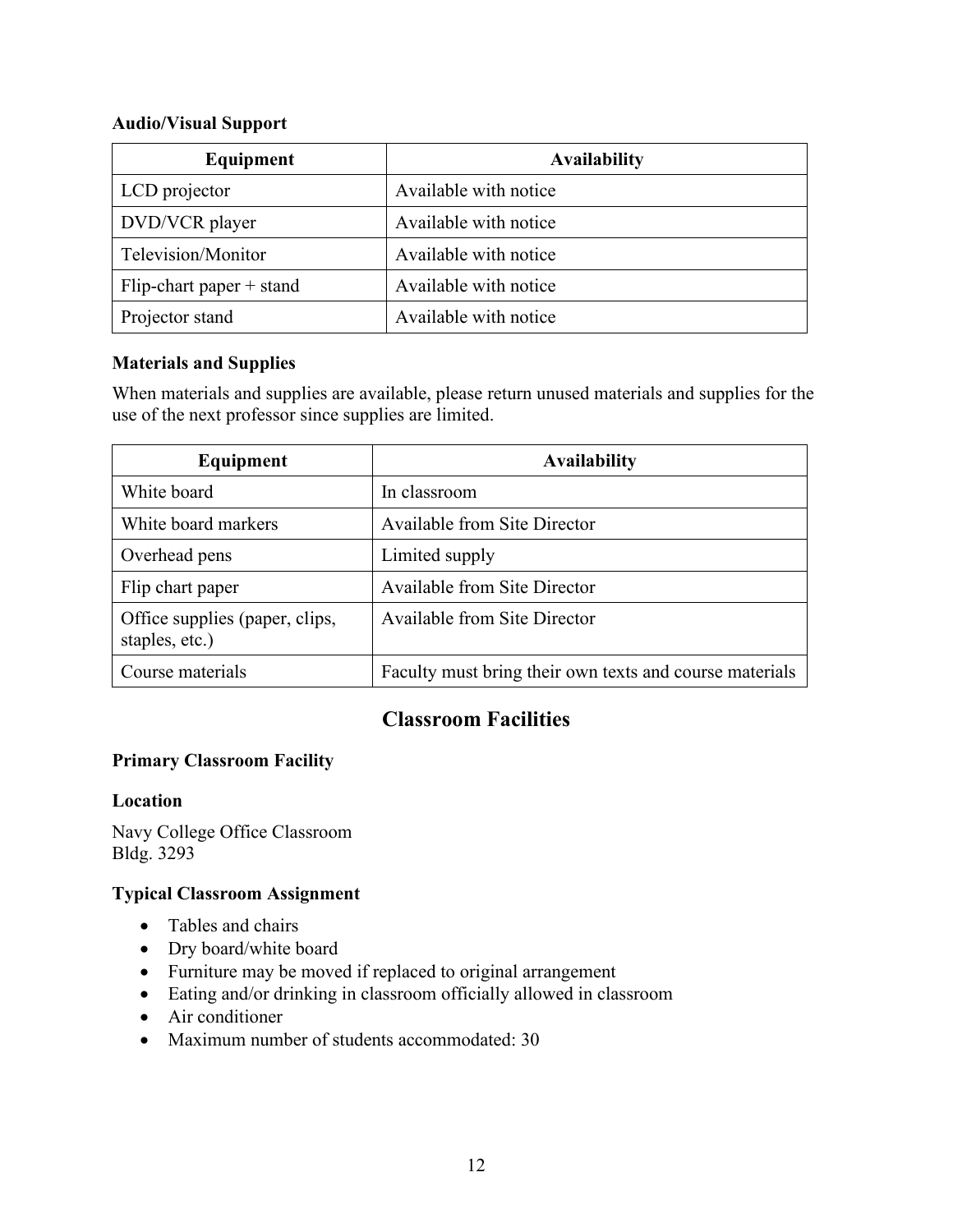### **Facilities near Classroom**

| <b>Facility</b>         | Location                |
|-------------------------|-------------------------|
| Restrooms               | First and second floors |
| Vending machine         | First floor             |
| Break area              | First floor             |
| Snack bar and fast food | Near main gate          |
| Fast food restaurants   | At air terminal         |
| Set lunch menu Mon-Fri  | La Plaza                |
| Smoking area            | Outside building        |

### **Audio/Visual Equipment**

All AV equipment is shared and must be reserved in advance.

- Laptop
- VCR/DVD and monitor
- Flip chart stand and paper

### **Building Security**

After hours security is the responsibility of the Site Director and Faculty. In case of an emergency:

- Military police 2000 or 2001
- Ambulance 3300 (emergencies)
- Fire 911 on base:  $956822911$  off base

### **Other Classroom Policies and Procedures**

Room assignments: Room assignments are coordinated through the education services officer. Maintenance and clean up: Instructor and students are responsible for the condition of the classroom.

# **Mode of Transportation Distance** Walking 20-30 minutes Rental car 15 minutes Military shuttle bus  $|n/a|$ Civilian bus  $n/a$ Taxi 15 minutes, 5-10 Euro

### **Transportation between Hotels and Primary Classroom Facility**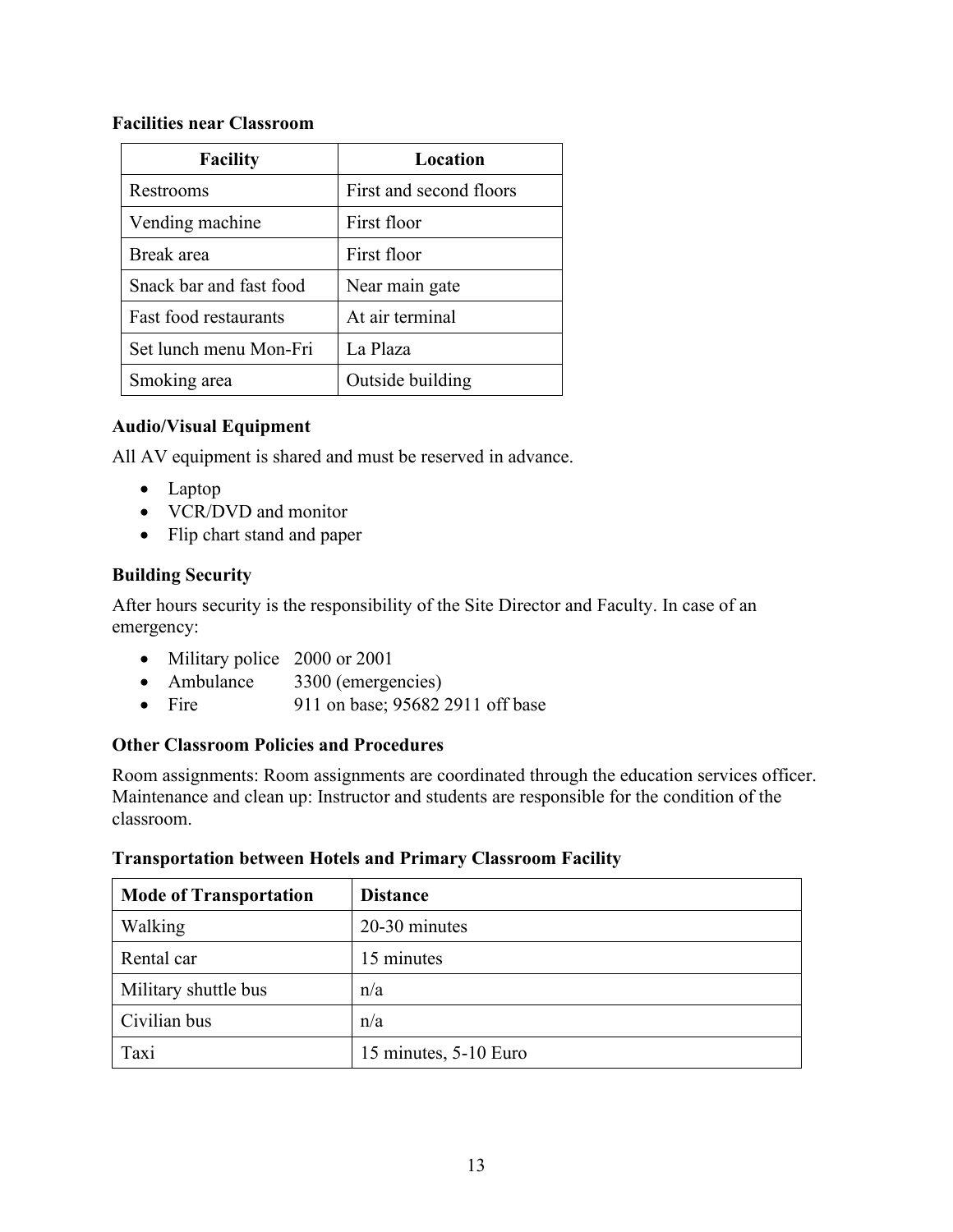| <b>Mode of Transportation</b> | <b>Distance</b>                                                                                               |
|-------------------------------|---------------------------------------------------------------------------------------------------------------|
| OU Site Director              | Site Director is available to assist faculty in case of<br>inability to rent a car/drive manual transmission. |

### **Secondary Classroom Facility**

#### **Location**

Various classroom assignments

### **Facility Owner**

Naval Station Rota, Spain

#### **Typical Classroom Assignment**

- Large classroom that accommodates 20-30 students
- Dry board/white board
- Furniture may be moved in some classrooms
- Eating and/or drinking in classroom is officially allowed in classroom

### **Facilities near Classroom**

- Restrooms
- Vending machine

### **Audio/Visual Equipment**

All A/V equipment is reserved in advance.

- Laptop
- VCR/DVD and monitor
- Flip chart stand and paper

#### **Building Security**

After hours security is the responsibility of the Site Director and Faculty. In case of an emergency:

- Military police 2000 or 2001
- Ambulance 3300 (emergencies)
- Fire 911 on base; 95682 2911 off base

### **Other Classroom Policies and Procedures**

Room assignments: Room assignments are coordinated through the Site Director, and based on availability.

Maintenance and clean up: Instructor and students are responsible for the condition of the classroom.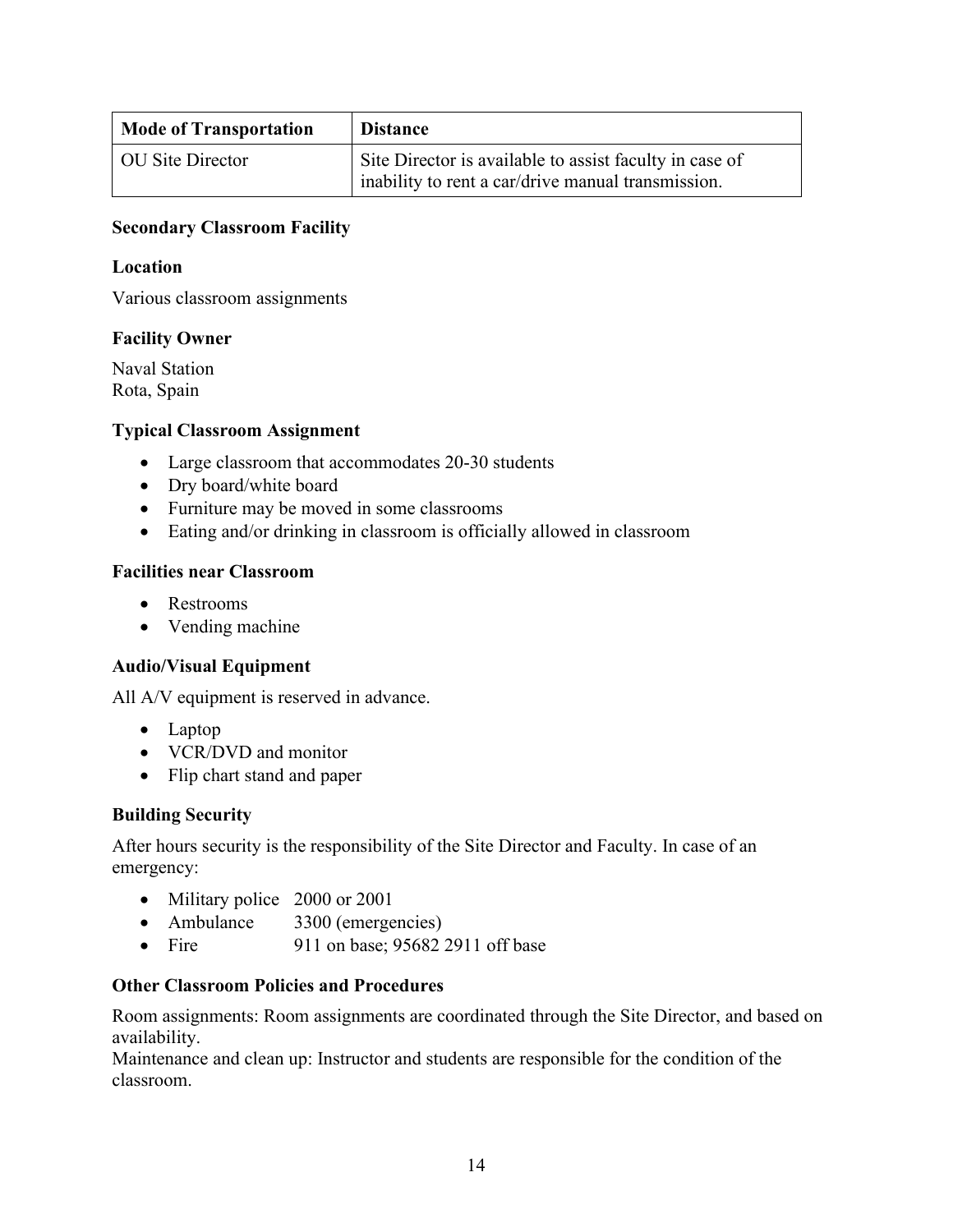| <b>Mode of Transportation</b> | <b>Distance</b>                                                                                                  |
|-------------------------------|------------------------------------------------------------------------------------------------------------------|
| Walking                       | 20-30 minutes                                                                                                    |
| Rental car                    | 15 minutes                                                                                                       |
| Military shuttle bus          | Not available                                                                                                    |
| Civilian bus                  | Not available                                                                                                    |
| Taxi                          | 15 minutes, 5-10 Euro (reimbursable)                                                                             |
| <b>OU</b> Site Director       | Site Director is available on the first day of class for<br>registration and to provide transportation/guidance. |
| Student(s) in class           | Students sometimes offer to provide transportation to and<br>from class.                                         |

### **Transportation between Hotels and Secondary Classroom Facility**

# **Library**

#### **Location**

Bldg 3299 Phone ext. 2418

### **Hours**

Monday - Thursday: 9:00AM - 7:00PM Friday: 09:00AM-6:00PM Saturday: Closed Sunday: 9:00AM -2:00PM

### **American Holiday: 9:00AM - 2:00PMType of Library**

Base library

### **Lending Length**

2 weeks

# **In Case of Emergency**

### **Ambulance**

- Off-base: 112
- Military: 911
- Military off-base: 956-822-911

### **Fire**

- Off-base: 112
- Military: 911